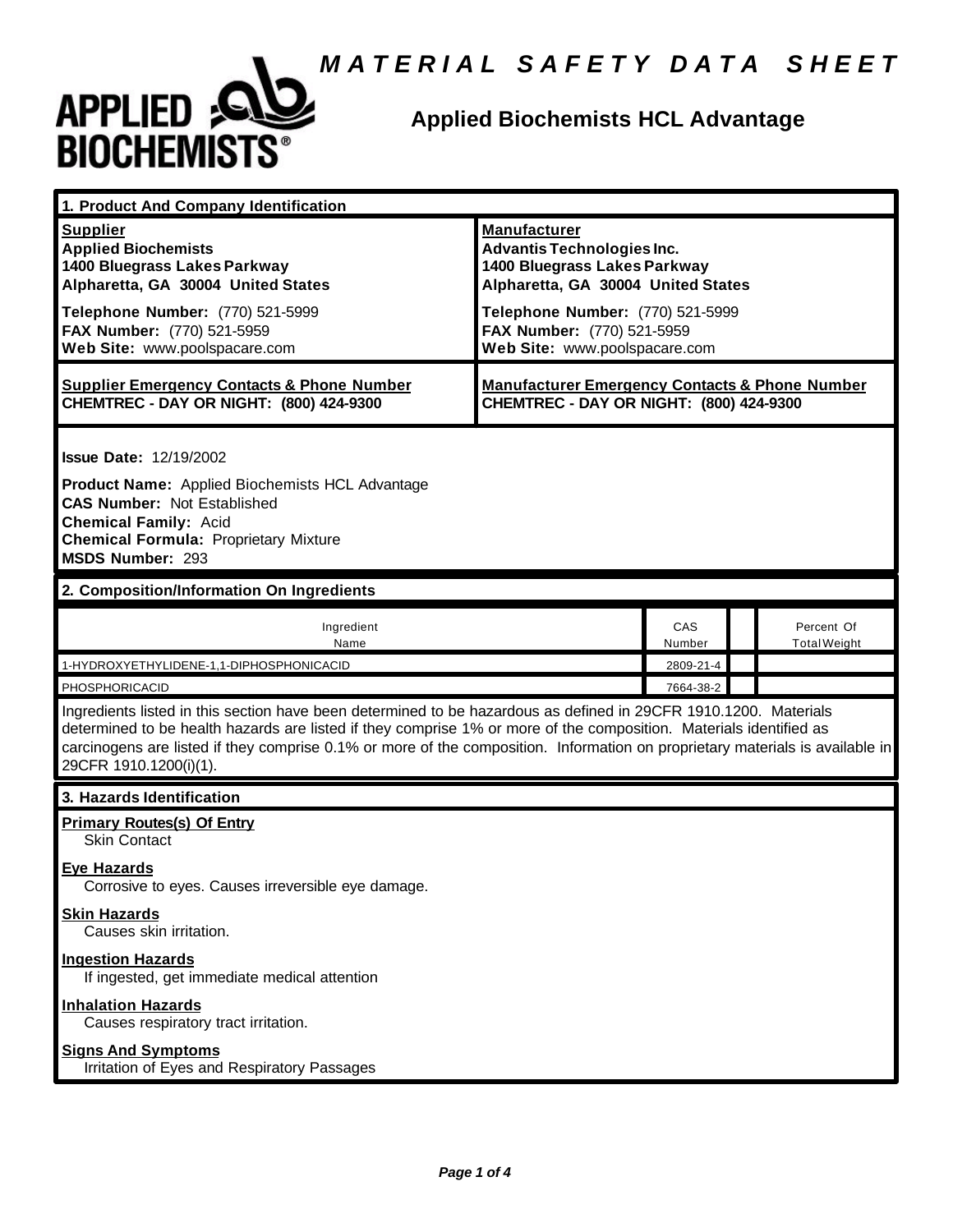## *M A T E R I A L S A F E T Y D A T A S H E E T*

| <b>First Aid (Pictograms)</b>                                                                                                                                                                                    |
|------------------------------------------------------------------------------------------------------------------------------------------------------------------------------------------------------------------|
|                                                                                                                                                                                                                  |
|                                                                                                                                                                                                                  |
|                                                                                                                                                                                                                  |
| 4. First Aid Measures                                                                                                                                                                                            |
| <u>Eye</u><br>In case of contact, hold eyelids apart and immediately flush eyes with plenty of water for at least 15 minutes. Get<br>medical attention immediately.                                              |
| <u>Skin</u><br>In case of contact, immediately flush skin with soap and plenty of water. Get medical attention immediately if<br>irritation (redness, rash, blistering) develops and persists.                   |
| <u>Ingestion</u><br>Drink large amounts of water or milk. Do not induce vomiting. Contact a physician or poison control.                                                                                         |
| Inhalation<br>If inhaled, remove to fresh air. Consult a physician. If breathing is difficult, give oxygen.                                                                                                      |
| <b>Fire Fighting (Pictograms)</b>                                                                                                                                                                                |
| 5. Fire Fighting Measures                                                                                                                                                                                        |
| Flash Point: n/a °F                                                                                                                                                                                              |
| <b>Extinguishing Media</b><br>Use the appropriate extinguishing media for the surrounding fire.                                                                                                                  |
| <b>Fire Fighting Instructions</b><br>Firefighters should wear self-contained breathing apparatus and full protective gear.                                                                                       |
| 6. Accidental Release Measures                                                                                                                                                                                   |
| Clean up spill immediately. Contain and/or absorb spill with inert material (e.g. sand, vermiculite) or soda ash. May be<br>flushed with water. Use appropriate containers to avoid environmental contamination. |
| <b>Handling &amp; Storage (Pictograms)</b>                                                                                                                                                                       |
|                                                                                                                                                                                                                  |
| 7. Handling And Storage                                                                                                                                                                                          |
| <b>Handling And Storage Precautions</b><br>Keep out of reach of children. Store material in a cool and dry place. Store in sealed containers.                                                                    |
| <b>Storage Precautions</b><br>Store in a cool dry place.                                                                                                                                                         |
| <u>Work/Hygienic Practices</u><br>Use safe chemical handling procedures suitable for the hazards presended by this material.                                                                                     |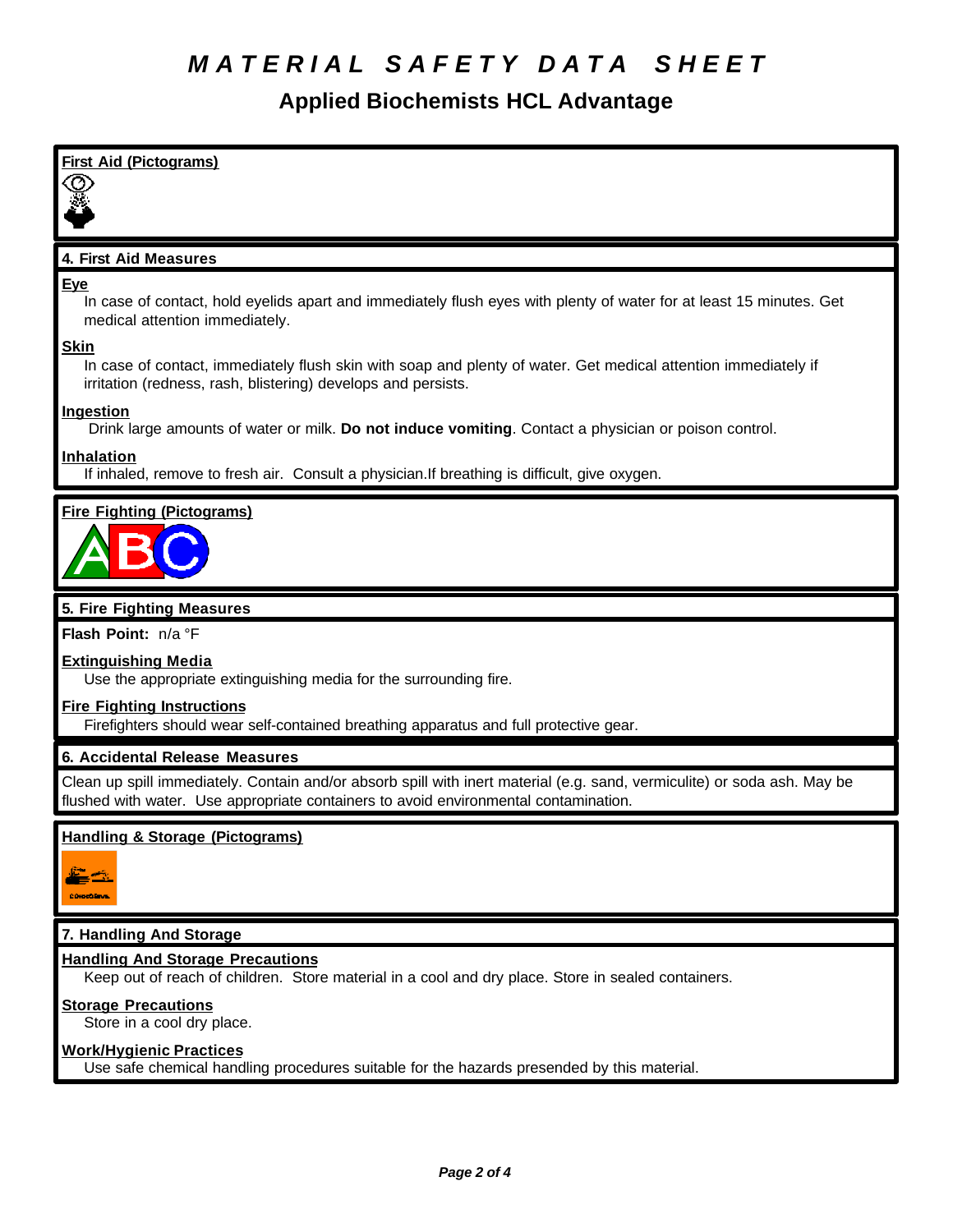# *M A T E R I A L S A F E T Y D A T A S H E E T*

| <b>Protective Clothing (Pictograms)</b>                                                                                                                                                                                                                                                                                                       |
|-----------------------------------------------------------------------------------------------------------------------------------------------------------------------------------------------------------------------------------------------------------------------------------------------------------------------------------------------|
|                                                                                                                                                                                                                                                                                                                                               |
| 8. Exposure Controls/Personal Protection                                                                                                                                                                                                                                                                                                      |
| <b>Engineering Controls</b><br>Local exhaust acceptable. Special exhaust not required                                                                                                                                                                                                                                                         |
| <b>Eye/Face Protection</b><br>Safety glasses with side shields or goggles.                                                                                                                                                                                                                                                                    |
| <b>Skin Protection</b><br>Chemical-resistant gloves.                                                                                                                                                                                                                                                                                          |
| <b>Respiratory Protection</b><br>General room ventilation is normally adequate.                                                                                                                                                                                                                                                               |
| <b>Ingredient(s) - Exposure Limits</b><br>PHOSPHORIC ACID<br><b>PEL</b><br><b>TLV</b><br>1mg/m3<br>1mg/m3                                                                                                                                                                                                                                     |
| 9. Physical And Chemical Properties                                                                                                                                                                                                                                                                                                           |
| <b>Appearance</b><br>Pale Amber liquid                                                                                                                                                                                                                                                                                                        |
| <u>Odor</u><br>Mild                                                                                                                                                                                                                                                                                                                           |
| <b>Chemical Type: Mixture</b><br><b>Physical State: Liquid</b><br>Melting Point: n/a °F<br>Boiling Point: 212 °F<br>Specific Gravity: 1.05-1.07<br>Molecular Weight: NOT DETERMINED<br>Percent Volitales: NOT DETERMINED<br>Vapor Density: >1<br>pH Factor: <1<br>Solubility: SOLUBLE IN WATER<br><b>Evaporation Rate: &lt;1</b><br>Corrosive |
| 10. Stability And Reactivity                                                                                                                                                                                                                                                                                                                  |
| <b>Stability: STABLE</b><br>Hazardous Polymerization: WILL NOT OCCUR                                                                                                                                                                                                                                                                          |
| <b>Conditions To Avoid (Stability)</b><br>Avoid contact with strong acids and alkalis and contact with metal salts of sulfides and sulfites.                                                                                                                                                                                                  |
| <b>Hazardous Decomposition Products</b><br>Some reactions may produce hydrogen gas                                                                                                                                                                                                                                                            |
| 11. Toxicological Information<br>No Data Available                                                                                                                                                                                                                                                                                            |